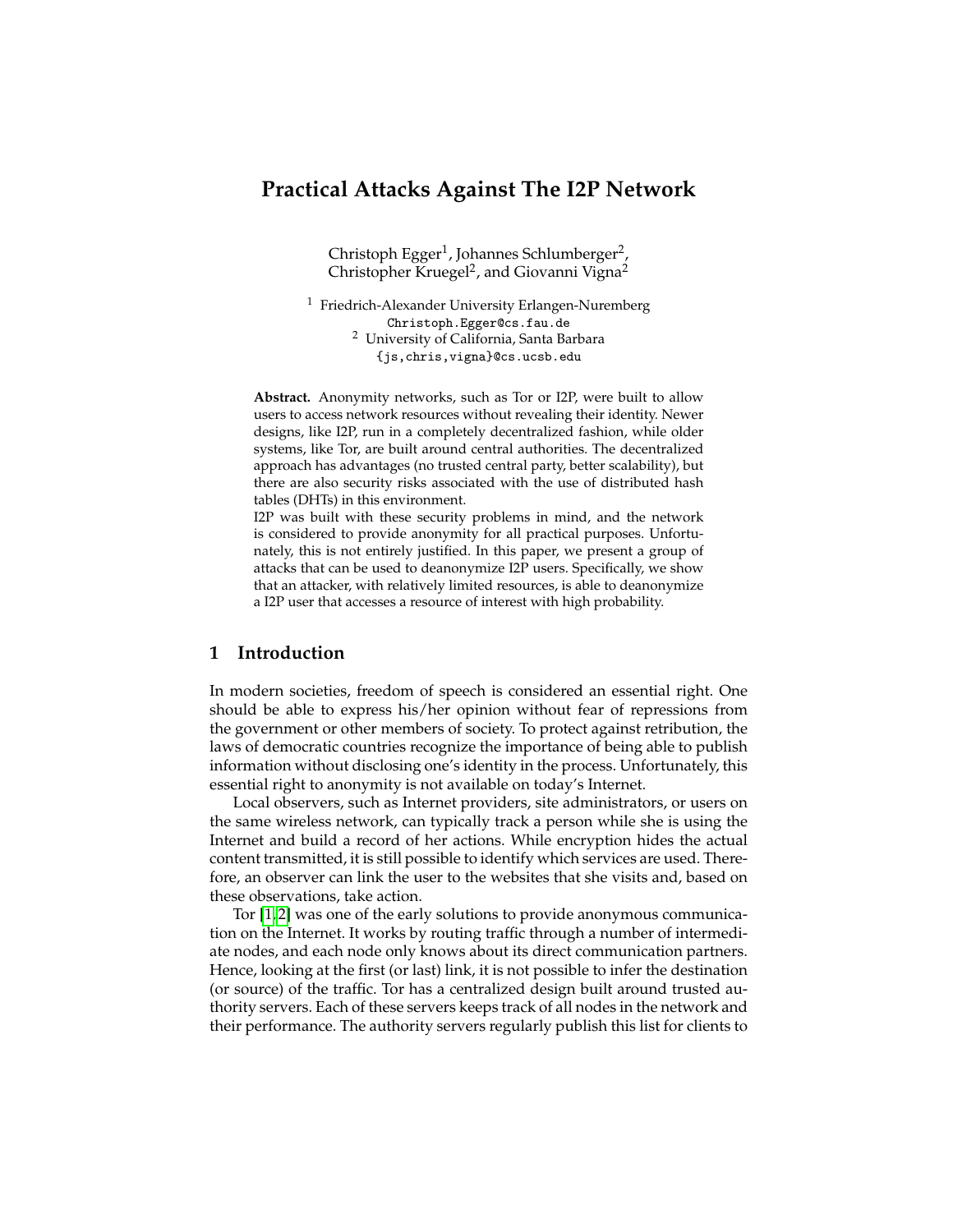use. The clients pick nodes from this list to create encrypted tunnels, until they reach exit nodes. These exit nodes then act as proxies, allowing Tor users to access the public Internet (called *clearnet*) without revealing their identity.

As there are only few trusted authority servers, the integrity of these nodes is essential for the entire network, making them a valuable target for attacks. In addition, since all of the authorities need to keep track of the whole network and regularly agree on its state, this design has limited scalability.

To address limitations of Tor's centralized design, researchers have proposed distributed alternatives. Arguably, the most popular instance of decentralized anonymity systems is I2P. I2P stores all metadata in a distributed hash table (DHT), which is called netDB. The DHT ensures scalability of the network. Being run on normal I2P nodes, the netDB also avoids a small group of authority servers that would need to be trusted. Finally, I2P provide a separate network (called *darknet*) where both, service providers and users, act only within the I2P network. All connections inside the darknet are end-to-end encrypted, and participants are well-aware of the anonymity of each other.

The use of DHTs in peer-to-peer anonymity systems has been successfully attacked in the past [\[3\]](#page-19-2). Continued research on this problem finally led to general results [\[4\]](#page-19-3) that showed that the additional effort to verify the correctness of lookup results directly increases vulnerability to passive information-leak attacks. I2P itself has been attacked successfully by exploiting the decentralized performance analysis of its participants [\[5\]](#page-19-4).

The developers of I2P have reacted to the publication of attacks, and they have improved their network to resist the DHT-based attacks introduced in [\[3\]](#page-19-2) and [\[4\]](#page-19-3), by limiting the database to a subset of well-performing nodes. This reduces the number of nodes involved in each individual lookup to only one for most cases. Moreover, the performance computation techniques were updated to make it more difficult for an attacker to exploit them. As a result, I2P is considered secure in practice. Unfortunately, this is not entirely justified.

In this paper, we describe an attack that can be used to break the anonymity of a victim who is using anonymized resources in I2P – for example, a user browsing eepsites (I2P's terminology for anonymous websites) or chatting. We are able, with high probability, to list the services the victim accesses regularly, the time of access, and the amount of time that is spent using the service

We first show how an attacker can tamper with the group of nodes providing the netDB, until he controls most of these nodes. This is possible because I2P has a fixed maximum number of database nodes (only a small fraction of nodes in the entire network host the database). The set of nodes can be manipulated by exploiting the normal churn in the set of participating nodes or by carrying out a denial of service (DoS) attack to speed up the change. We show how a Sybil attack [\[6\]](#page-19-5) can be used as an alternative approach to control the netDB.

By leveraging control over the network database, we demonstrate how an Eclipse [\[7,](#page-19-6) [8\]](#page-19-7) attack can be launch. This results in services being unavailable or peers getting disconnected from the network.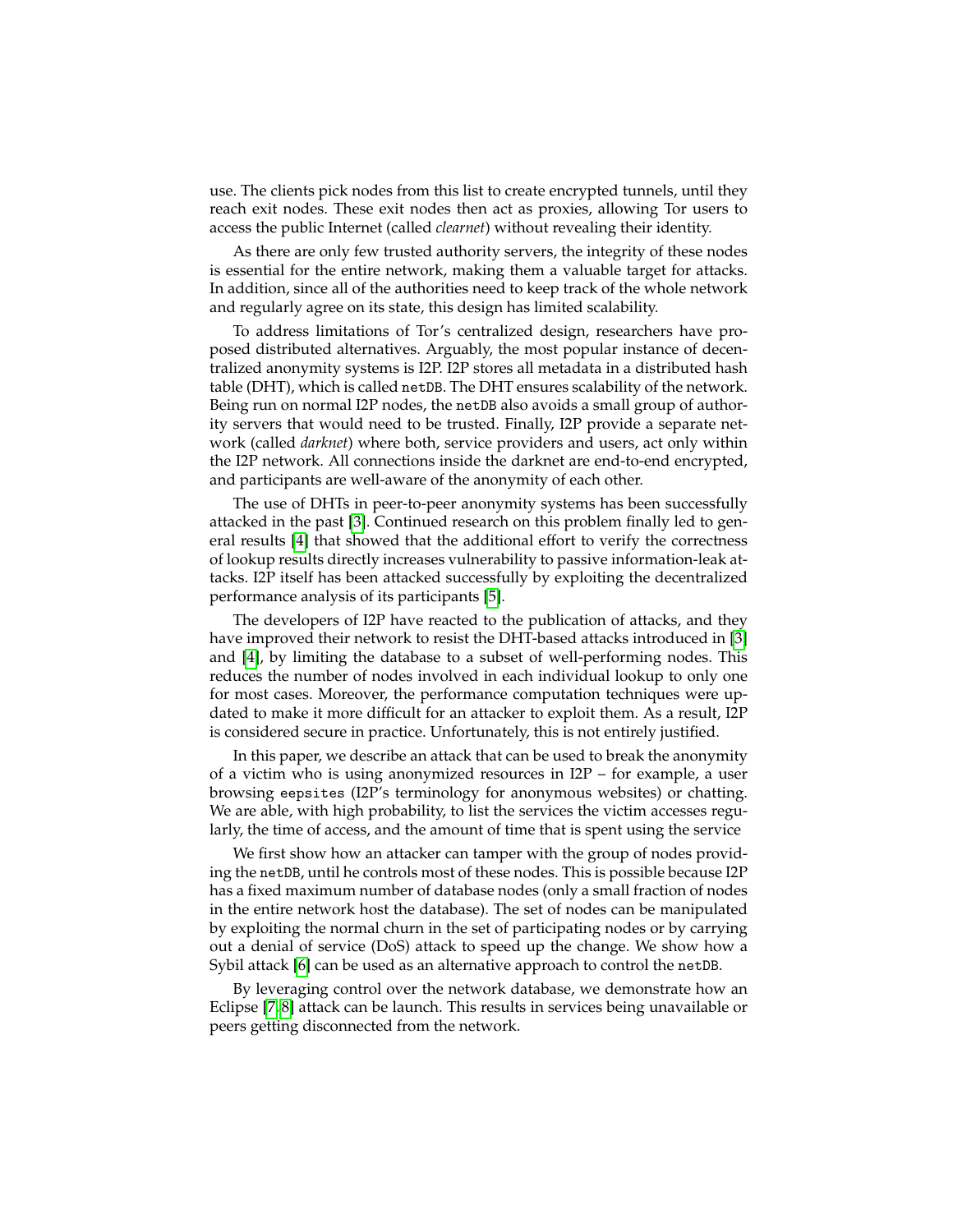Finally, our deanonymization attack exploits the protocol used by peers to verify the successful storage of their peer information in the netDB. The storage and verification steps are done through two independent connections that can be linked based on timing. Using the information gathered by linking these two interactions, an attacker can determine (with high probability) which tunnel endpoints belong to specific participants (nodes) in the I2P network, and, therefore, deanonymize the participant.

Experimental results were gathered by tests performed both on our test network and on the real I2P network (against our victim nodes running the unmodified I2P software; no service disruption was caused to the actual users of the network).

In summary, the main contributions in this paper are the following:

- 1. A novel deanonymization attack against I2P, based on storage verification
- 2. Complete experimental evaluation of this attack in the real I2P network
- 3. Suggestions on how to improve the I2P to make it more robust

## **2 I2P Overview**

In this section, we will describe key concepts of I2P, as well as how well-known attacks have been taken into account when designing its network infrastructure and protocols. I2P is an application framework (or middleware layer) built around the so-called I2P router. The router is a software component that runs on a host and provides connectivity for local I2P applications. An application can either accesses darknet services (as client), or it can host a service (as server).

Connectivity between applications is implemented via a fully decentralized peer-to-peer network, which runs as an overlay on top of IP. Applications can either use a TCP-like protocol called NTCP or a UDP-like protocol called SSU. The router maps these connections to packet-based *I2P tunnels*. These I2P tunnels provide anonymity using standard onion routing (similar to the well-known approach used by the Tor network). Tunnels are identified by the outermost peer in the chain and a unique tunnelID (these elements are roughly analog to the IP-address and port pair used in the clearnet).

Example applications include websites (called eepsites in the I2P community) and file sharing services, which together account for at least 30 % of I2P services [\[9\]](#page-19-8), as well as email and chat systems. In February 2013, there were about 20,000 users in the I2P network at any given point in time; up from around 14,000 at the beginning of 2012.

#### **2.1 Tunnels and Tunnel Pools**

I2P uses paired, unidirectional tunnels handling onion-encrypted packets. It uses two different types of tunnels: Exploratory tunnels are used for all database lookups. They typically have a length of two hops. Client tunnels in contrast are used for all data connections. These client tunnels are bound to a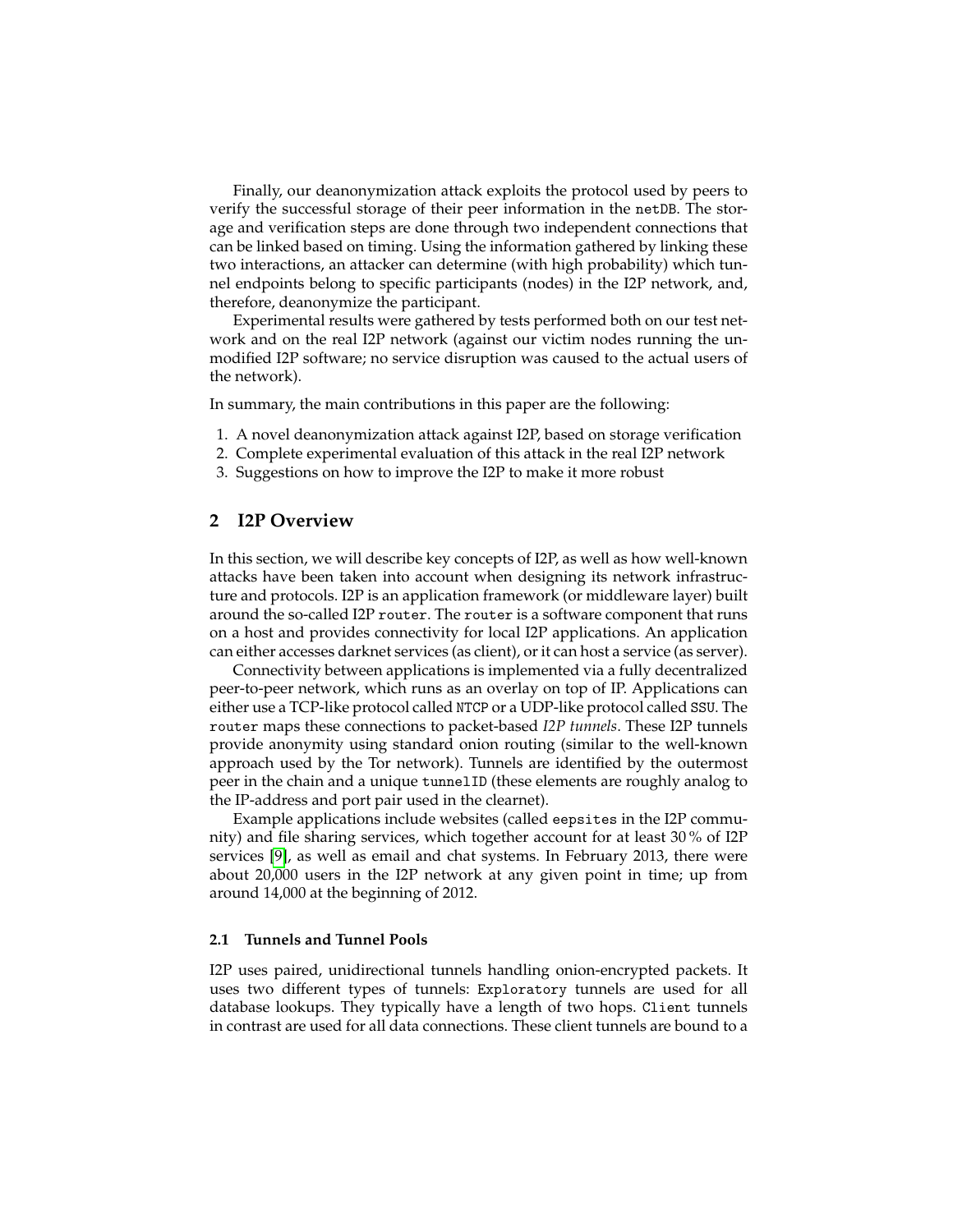local application but are used to reach any service this application is accessing, or, in the case of a server application, for communication with several clients. They have a typical length of three nodes.

For each application, the I2P router keeps a pool of tunnel pairs. Exploratory tunnels for interactions with the netDB are shared among all users of a router. If a tunnel in the pool is about to expire or the tunnel is no longer useable (e.g., because one of the nodes in the tunnel is failing) the router creates a new tunnel and adds it to the pool. It is important to recall later that tunnels periodically expire every ten minutes, and hence, need to be refreshed frequently. This is done to prevent long-lived tunnels from becoming a threat to anonymity.

#### **2.2 Router Info and Lease Set**

The netDB keeps two types of records: Peer and service information. Peer information is stored in so-called routerInfo structures containing the information needed to reach a peer – its IP address and port – as well as its public keys. This information is needed also to cooperate in a tunnel with this peer. Peer information has no explicit period of validity, however during normal operation peers refresh their routerInfo by uploading it to the netDB every ten minutes. Participants invalidate them after a period of time depending on the number of peers they know, in order to make sure a reasonable number of peers are known locally at any point in time.

The leaseSets contain service information, more specifically the public keys for communicating with a service as well as the tunnel endpoints that can be contacted to reach the service. Since tunnels expire after ten minutes, old service information is useless after that period of time, and it expires together with the tunnels. Users have to re-fetch them from the netDB if they want to continue communicating with the service even if the same application-layer connection is used the whole time.

In order for I2P to provide anonymity, service information has to be unlinkable to the peer information. However, in this paper, we show a way to actually link these two pieces of information and, therefore, deanonymize I2P participants.

### **2.3 Network Database**

Database records are stored in a Kademlia-style DHT [\[10\]](#page-19-9) with some modifications to harden it against attacks. This modified database is called floodfill database and the participating nodes floodfill nodes.

To request a resource on vanilla Kademlia implementations, a client requests the desired key from the server node considered closest to the key. If the piece of data is located at the server node, it is returned to the client. Otherwise, the server uses its local knowledge of participating nodes and returns the server it considers nearest to the key. If the returned server is closer to the key than the one currently tried, the client continues the search at this server.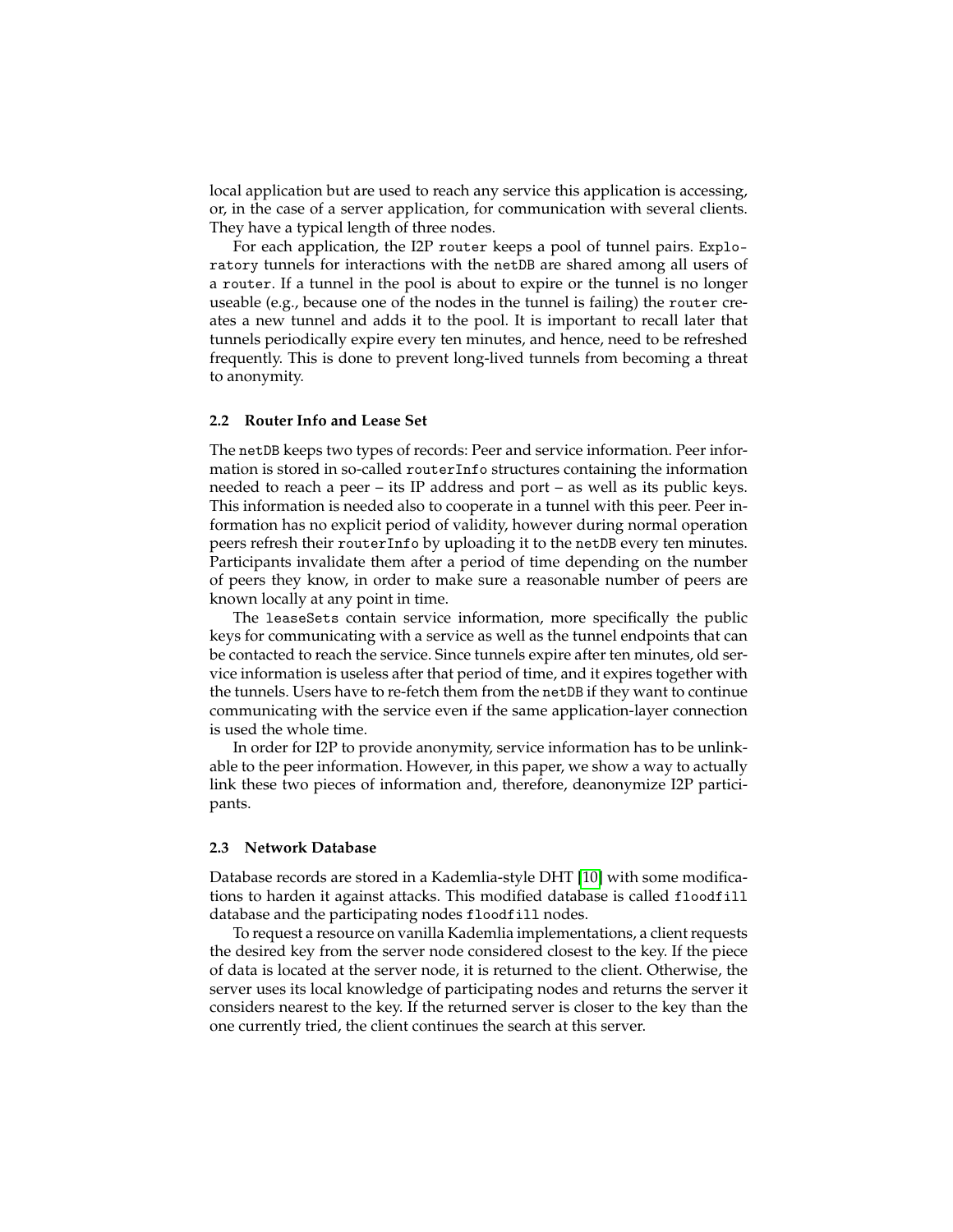Since a malicious node at the right position relative to the key can prevent a successful lookup in standard Kademlia, I2P adds redundancy by storing each database record onto the eight closest nodes (instead of a single one). Additionally, clients do not give up when they reached the closest node they can find but continue until their query limit (currently eight lookups) is reached.

Both servers and records are mapped into a global keyspace by their cryptographic hash, which is what the notion of closeness is based upon.

The number of floodfill nodes is limited to only few well-connected members. This is done because the research by Mittal et al. [\[4\]](#page-19-3) showed how longer lookup paths compromise anonymity. With only few nodes (around 3 % of total network size) acting as database servers and these being well connected, it is assumed that an I2P client already knows one of the nodes storing the information. This keeps the lookup path length to a minimum.

#### **2.4 Floodfill Participation**

Floodfill participation is designed to regulate the number of floodfill nodes in the network and keep them at a constant count.

There are two kinds of database servers, *manual* floodfill participants and *automatic* floodfill participants. The *manual* floodfill participants are configured by their operator to serve in the database. The *automatic* floodfill participants are I2P nodes using the default floodfill configuration and are therefore not configured to always or never participate. They consider acting as floodfill nodes if the maximum amount of floodfill nodes, which was at 300 during our attack and increased in later releases, is currently not reached. As no node has global knowledge about all participants and nodes therefore deciding on their local knowledge only, the actual count is a bit higher. This maximum amount of floodfill nodes does not affect *manual* floodfill nodes. Based on their performance characteristics, *automatic* nodes can decide to participate. They regularly re-evaluate their performance, and step down if they no longer meet the needed performance characteristics.

To estimate the proportion of *automatic* floodfill participants, we monitored the network database from the nodes under our control, and detected peers changing their participation status, which does not happen for *manual* floodfill participants but does happen for *automatic* ones. Results show that around 95 % of the database servers are *automatic*.

#### **2.5 Example Interactions**

Server applications register themselves on the local I2P router with their public key for data encryption. The router then allocates a tunnel pool for the server application and publishes the public key and all tunnel endpoints allocated to this application (service information) to the netDB. The fingerprint of the application's public key serves as key into the netDB. The router then keeps the service information up-to-date every time it replaces a tunnel. This key fingerprint remains the primary identifier to reach a service. A list of bookmarks called the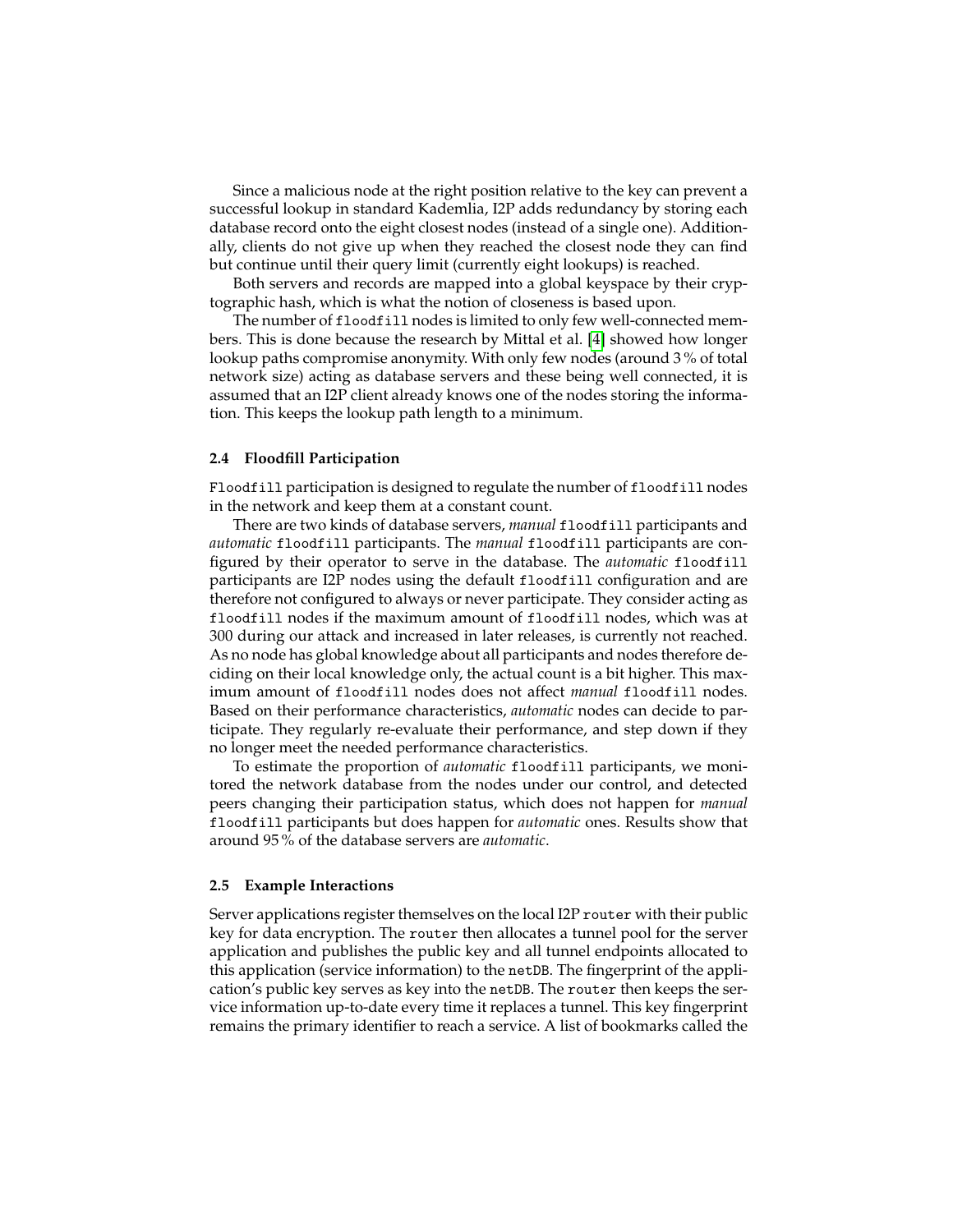address book is supplied with the I2P software and users can amend this list for themselves and share it with others.

If an application wants to access an I2P service, it first needs to locate the service. It asks the router for the service information. The router may have this service information stored locally (e.g., if it runs a floodfill node or the same information was already requested recently) and be able to return it to the application immediately. If the information is not available locally, the router sends a lookupMessage through one of the exploratory tunnels and returns the service information to the application, if it could be found on the netDB, or an error otherwise. The service lookup is thereby anonymized by the use of an exploratory tunnel. Otherwise, floodfill nodes would be able to link users to services, and avoiding such links is the main goal of anonymity networks. The application can then hand packets to the router and request them to be sent to the service through one of the client tunnels allocated to the application. If the router receives any packets through one of the client tunnels allocated to an application, it forwards them appropriately.

### **2.6 Threat Model**

The I2P project has no explicit threat model specified but rather talks about common attacks and existing defenses against them<sup>[3](#page-5-0)</sup>. Overall, the design of I2P is motivated by threats similar to those addressed by Tor: The attacker can observe traffic locally but not all traffic flowing through the network and integrity of all cryptographic primitives is assumed. Furthermore, an attacker is only allowed to control a limited amount of peers in the network (the website talks about not more than 20 % of nodes participating in the netDB and a similar fraction of total amount of nodes controlled by the malicious entity). In this paper, we present an attack that requires fewer malicious nodes while still deanonymization users. This threat model is also used by Hermann et al. [\[5\]](#page-19-4), putting our result in some context.

## **2.7 Sybil Attacks**

One well-known attack on anonymity systems is the so-called Sybil attack [\[6\]](#page-19-5), where a malicious user creates multiple identities to increase control over the system. However, I2P has some defense mechanisms aimed at minimizing the risk of Sybil attacks.

It is possible to control more identities in the network by running multiple I2P instances on the same hardware. However, participants evaluate the performance of peers they know of and weight them when selecting peers to interact with instead of using a random sample. As running multiple identities on the same host decreases the performance of each of those instances, the number of additional identities running in parallel is effectively limited by the need to provide each of them with enough resources for being considered as peers.

<span id="page-5-0"></span><sup>3</sup> [http://i2p2.de/how\\_threatmodel.html](http://i2p2.de/how_threatmodel.html)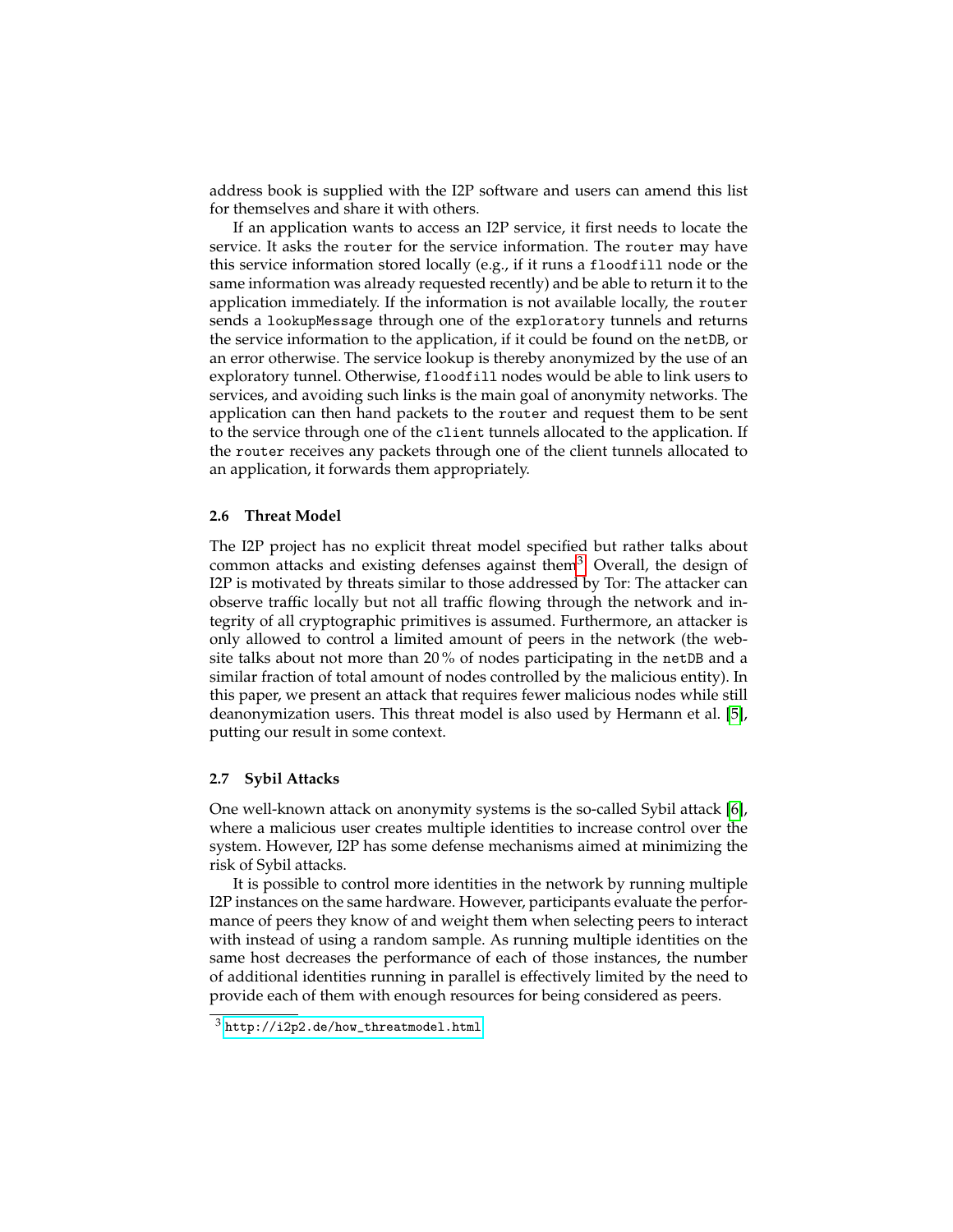Additionally, the mapping from leaseSets and routerInfos to netDB keys, which determines the floodfill nodes responsible for storing the data, includes the current date so the keyspace changes every day at midnight UTC. Nodes clustered at a certain point in the keyspace on one day will, therefore, be distributed randomly on any other day. However, this change does not include any random inputs, and is thus completely predictable.

## **2.8 Eclipse Attacks**

With a vanilla Kademlia DHT, all requests would be answered by the node nearest to the searched key. If this node is malicious and claims not to know the key and not to know any other database server nearer to the key, the lookup will fail [\[8\]](#page-19-7). To circumvent this attack, I2P stores the key on the eight nodes closest to the key and a requesting node will continue asking nodes further away from the key if they no longer know any candidate nearer to the searched key.

## **3 The Attacks**

The final goal of our attacks is to identify peers using a particular service on I2P and their individual usage patterns, including when and for how long they use this service. We describe different ways to gain the necessary control on the netDB and include a brief discussion of how to perform a classical Eclipse attack where access to a service inside the I2P network is blocked by the attacker. Our attack uses a group of 20 conspiring nodes (fully controlled by us) that are actively participating in the network and that act as floodfill peers. The description of our attacks is structured as follows:

- a) We take control over the floodfill database. We either forcible remove all other nodes and take full control (Section [3.1\)](#page-6-0), or use a Sybil attack (Section [3.2\)](#page-7-0) to take control over a region of the database
- b) Leveraging this control of the database, we implement an Eclipse attack (Section [3.3\)](#page-8-0)
- c) Alternatively, we exploit our control to link store and verification connections that done by peers who update their routerInfos, hence deanonymizing these peers (Section [3.4\)](#page-8-1)

## <span id="page-6-0"></span>**3.1 Floodfill Takeover**

In this section, we describe an attack that can be used to control the majority of database nodes in the I2P network. By taking control of the netDB, one can log database actions for the full keyspace. The attack is possible with relatively few resources (only 2 % of total nodes in the network are needed). Note that the threat model limits an attacker to 20 % of floodfill nodes. This assumption is violated by this attack. Nonetheless, the I2P developers still consider this a serious and valid attack.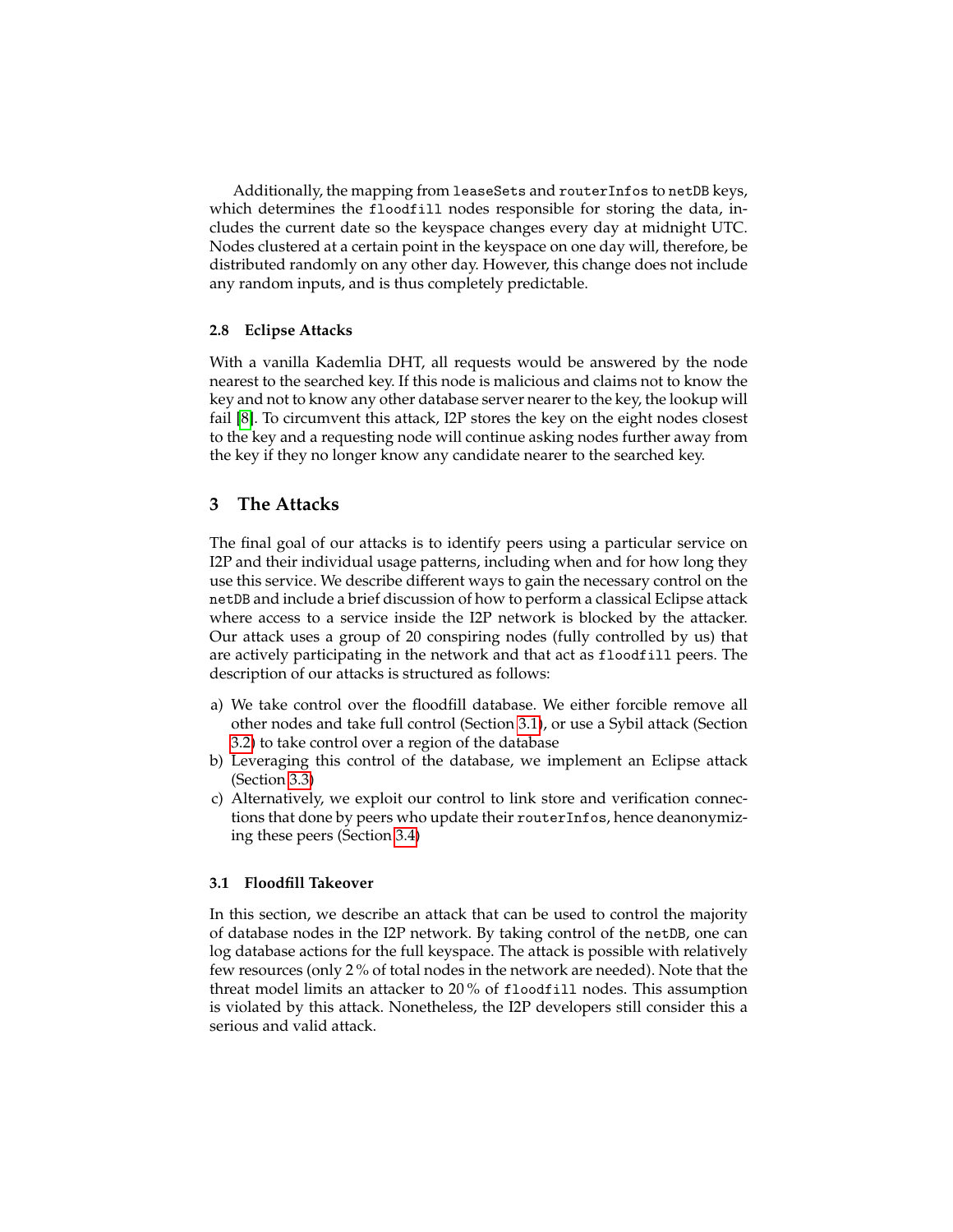The attacker can configure his nodes as *manual* floodfill nodes to make sure his nodes participate in the database. In the remaining part of this section, we discuss how the number of legitimate floodfill nodes can be decreased, facilitating takeover of the network database.

Around 95 % of the floodfill nodes are *automatic*, that is, they participate due to the need for more database nodes and the availability of resources on their side. While there will not be the need for more participants once the attacker has set up his nodes, all current participants continue to serve as floodfill nodes as long as they do not get restarted and continue to have enough resources.

Available resources are both measured in terms of available data rate, which is statically configured for each node by the admin, and job lag, which is measured during operation taking the average delay between the scheduled time where each task (e.g., tunnel building, database lookups) is supposed to run and the actual point in time when it is started. As this delay largely depends on the number of open tasks, and an attacker can cause additional tasks to be scheduled, this job lag is a good target for attack.

As load varies and routers tend to be rebooted from time to time, the least noisy and easy-to-deploy possibility is waiting for the number of legitimate floodfill participants to decrease while the attacker adds malicious nodes to the network. This is especially effective every time an update to the I2P software is distributed, as updating I2P includes a restart of the router.

However, to speed up churn in the floodfill set, an attacker can influence the job lag using a denial-of-service (DoS) attack against a legitimate floodfill participant. The attacker creates many new tunnels through the attacked node adding a tunnel build job for each. When specifying a non-existing identity for the node after the victim in the tunnel, it also adds a total of eight search jobs looking for the peer information to the victim's job queue. If the attacker is able to create more open jobs than the node can handle, these jobs get started late, building up a job lag. The attacker needs to be careful to not actually send large amounts of data through the attacked node as this would trigger the data rate limiting functionality and make the victim drop tunnel requests instead of adding them to the job queue. As soon as the attacked node drops its floodfill flag, the attacker continues with the next active floodfill node. It is important to note that an attacker only needs capacity to launch a DoS attack on a single legitimate floodfill node at a time. Nodes will only regain floodfill status if there are too few active floodfill nodes in the network. In the attack scenario, however, the attacker inserted his own nodes in the network, replacing the failing, legitimate ones.

### <span id="page-7-0"></span>**3.2 Sybil Attack**

Under certain conditions, the floodfill takeover described in the previous section is not optimal. The Eclipse attack described in the next section requires several floodfill nodes closest to a keyspace location, while there are still legitimate floodfill nodes at random places in the keyspace after a successful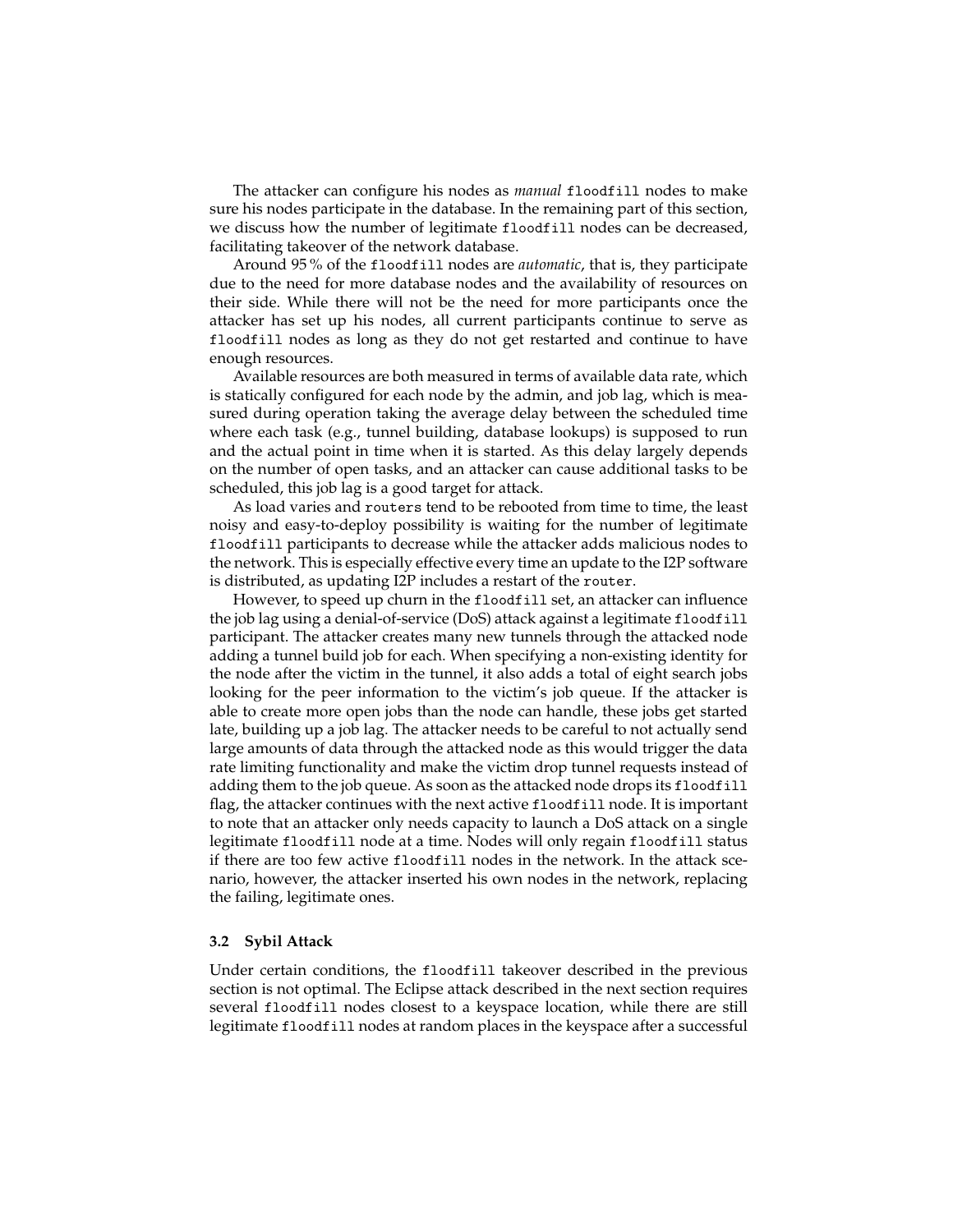floodfill takeover. Additionally, the takeover attack requires over 300 active malicious nodes in the network.

A Sybil attack will allow the attacker to get close control over a limited part of the keyspace, and it requires fewer resources than the complete takeover. While an attacker cannot run (too many) I2P nodes in parallel due to the peer profiling that is in place, it is possible to compute huge quantities of identities offline and then use the best placed ones (the ones closest to the victim in the keyspace). To exhaust the query limit with negative responses, a total of eight nodes near the target key are necessary (near means closer than any legitimate participant in this region of the netDB). To log lookups, a single attacker would suffice. As there are currently only 320 floodfill nodes active, a set of 10,000 identities, which can be computed in few minutes, already gives the attacker many possible identities to completely control any position in the keyspace.

Introducing a new node into the network requires a setup time of about an hour, during which the node gets known by more and more of its peers and actively used by them for lookup. Hence, it takes some time until the Sybil attack reaches the maximal impact. In addition, as mentioned previously, the storage location of the keys that the attacker is interested in (e.g., the key at which the service information, that should be eclipsed, is stored) changes every day at midnight. This requires attacking nodes to change their location in the keyspace, opening a window during which legitimate nodes control the position in question. However, as the rotation is known in advance, a second set of attack nodes can be placed at the right spot before midnight, so they are already integrated once the keyspace shifts. As a result, this keyspace rotation does not prevent our attack but only requires few additional resources.

#### <span id="page-8-0"></span>**3.3 Eclipse Attack**

Our Eclipse attack allows an attacker to make any database record unavailable to network participants. It is an example of how Sybil attacks can be used against the network, independent from the deanonymization described in the next section. As clients use up to eight floodfill nodes to locate a key in the network database, the attacker needs to control at least the eight nodes closest to the key. The list of other close servers piggybacked on a negative lookup answer is used to increase the probability of the client knowing all floodfill participants controlled by the attacker.

Once control over a region in the keyspace is established, the attacker can block access to items in this region by sending a reply claiming to not know the resource. If the blocked resource contains service information, this effectively prevents anyone from accessing the service. Similarly, if peer information is blocked, network participants are unable to interact with it.

#### <span id="page-8-1"></span>**3.4 Deanonymization of Users**

Finally, we show an attack allowing an attacker to link any user with his IP address to the services he uses. For this attack, we use the Sybil attack described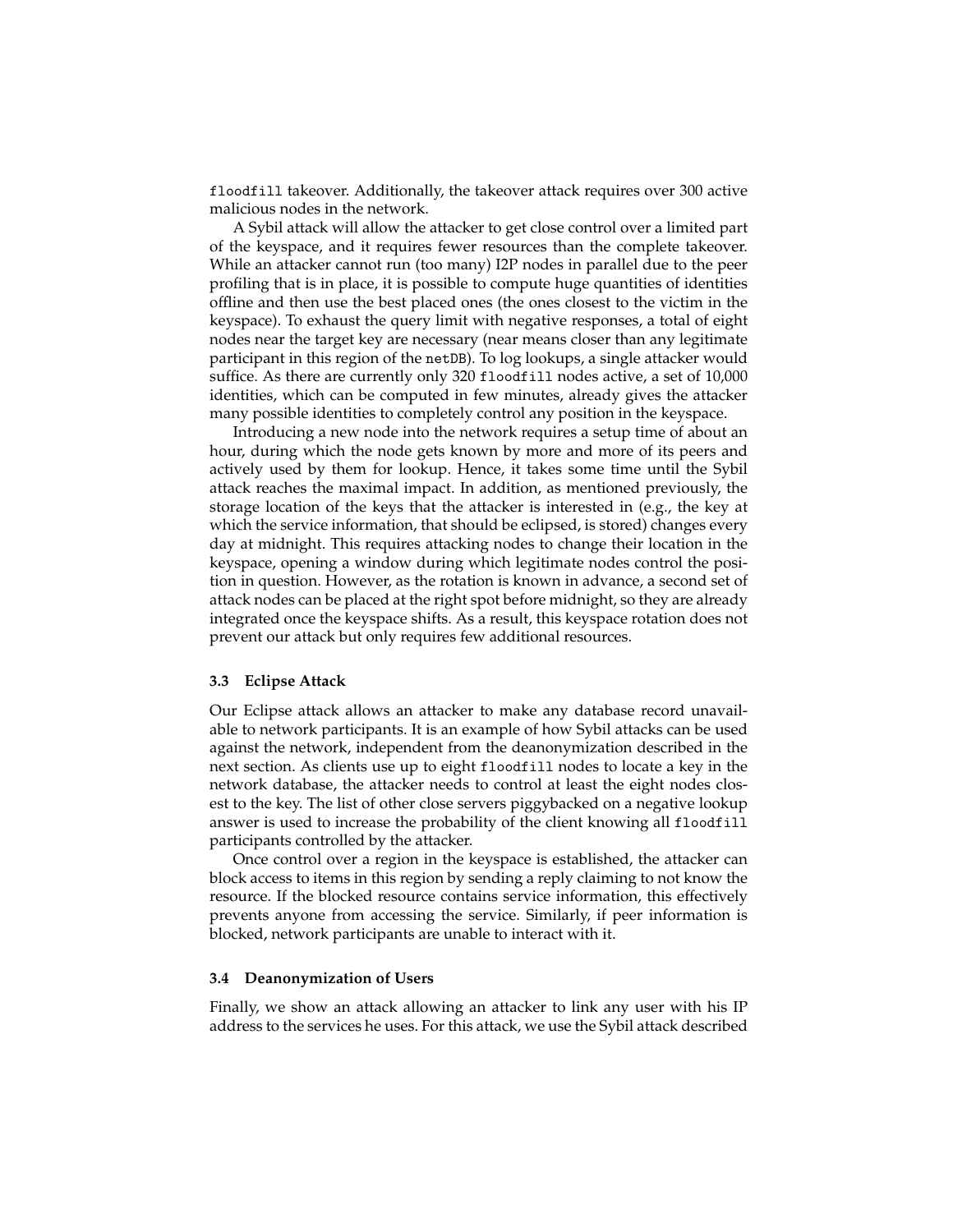earlier to place malicious nodes in the netDB so they can observe events in the network related to each other. We later use information from these events to deanonymize users.

Nodes store their database records on the closest floodfill node that they are aware of. To verify proper storage of a database record, a node subsequently sends a lookup to another floodfill node nearby. This is done after waiting for 20 seconds. If both nodes, the one stored on and the one handling the verifying lookup, are controlled by the same (malicious) entity, the attacker can observe both interactions and connect them (with some probability).

Storage of peer information is done without a tunnel. That is, it is done in the clear, as the client is exposed by the content of the database entry anyways. Storage verification, on the other hand, is done through an exploratory tunnels to make it more difficult to distinguish storage verification from normal lookup (if floodfill nodes could distinguish verifications from normal lookups, they could allow verification and still hide the stored information from normal lookups). As a result, the first part of this interaction exposes the client node, while the second part exposes an exploratory tunnel endpoint. This combination allows us to create a probabilistic mapping between exploratory tunnel endpoints and the peers owning the tunnel.

If an attacker can later link actions to an exploratory tunnel endpoint, she can use this probabilistic mapping to identify the client initiating this action, effectively deanonymizing this client. Exploratory tunnels are used for all regular database lookups, including those for service information. A floodfill node controlled by the attacker will therefore see the exploratory tunnel endpoints for all lookups for services that this node handles. Thus, if the attacker places malicious floodfill nodes at the right positions to observe the lookups for interesting services, he can combine the probabilistic mapping with the service lookups.

The attack process is shown in Figure [1:](#page-10-0) The client (victim) stores its peer information on Node 7 in the netDB. This node then pushes the peer information to other floodfill nodes that are close in the netDB. In this case, these close nodes are Node 6, Node 8 and Node 9. After 20 seconds, the client starts the verification process and requests its own peer information from Node 6, using one of its exploratory tunnel pairs. Later, it requests the service information for an eepsite from Node 4, using the same exploratory tunnel! If the attacker controls Nodes 4, 6 and 7, he can (i) leverage the store and verification operation (on Node 6 and 7) to map the victim's tunnel identifier to the actual victim node, and (ii) see the victim requesting the service (on Node 4).

As service information expires after ten minutes, each client needs to fetch it before starting an interaction with a service and update it regularly during the interaction. This allows the attacker to identify which of the observed clients interact with each of the monitored resources and when she does so. The regular update of service information additionally reveals how long the service has been used. As a result, the attacker is able to deanonymize users with respect to their usage of certain services.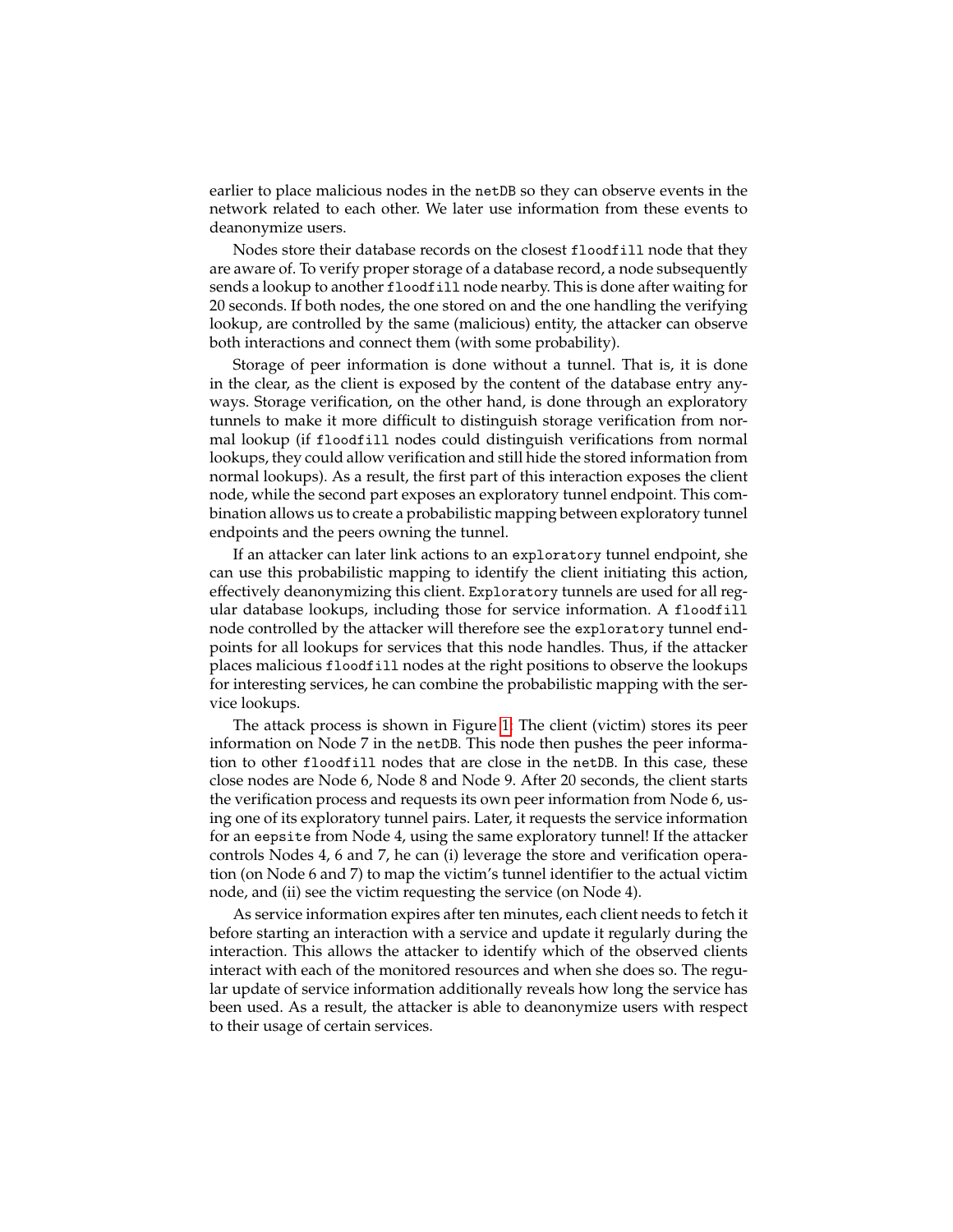

<span id="page-10-0"></span>**Fig. 1.** Deanonymizing attack

## **4 Evaluation**

In this section, we describe our experiments confirming the attacks described in the previous section. We have made sure to not disrupt any participant in the I2P network apart from our own nodes and no identifying information has been collected about other participants in the network. For testing the DoS attack, which we describe first, a special, separated test network was created to prevent any harm on the real network. All other attacks were tested in the real I2P network.

#### **4.1 Floodfill Takeover**

We discuss the impact of a takeover attack and the time needed for a passive takeover where the attacker only waits for automatic floodfill nodes to resign due to normal fluctuations in the network.

The fraction of automatic floodfill nodes in the network was determined by monitoring the local peer storage on the routers under our control. These routers participated as floodfill nodes in the real I2P network, and logged whenever a node removed or added the floodfill flag to its peer information. Automatic floodfill nodes add the floodfill status only after being online for at least two hours and can lose and regain floodfill status depending on network load. Manual floodfill nodes, instead, will always have the floodfill flag set. Over a period of ten days, we saw a total of 597 floodfill nodes and an average of 413 floodfill nodes each day. During these days, only 128 of them did not change their floodfill status. Therefore, a passive floodfill takeover attempt lasting for ten days would leave 128 legitimate nodes in place while adding 258 malicious nodes.

As seen in Figure [2,](#page-11-0) the amount of floodfill nodes never losing floodfill status decreases almost linearly by five nodes every day, until it reaches 26 nodes after 44 days. From there on, the count remains stable, and after 60 days, still 25 nodes are left. These are likely to be manual floodfill nodes, which would also not have resigned in a DoS attack.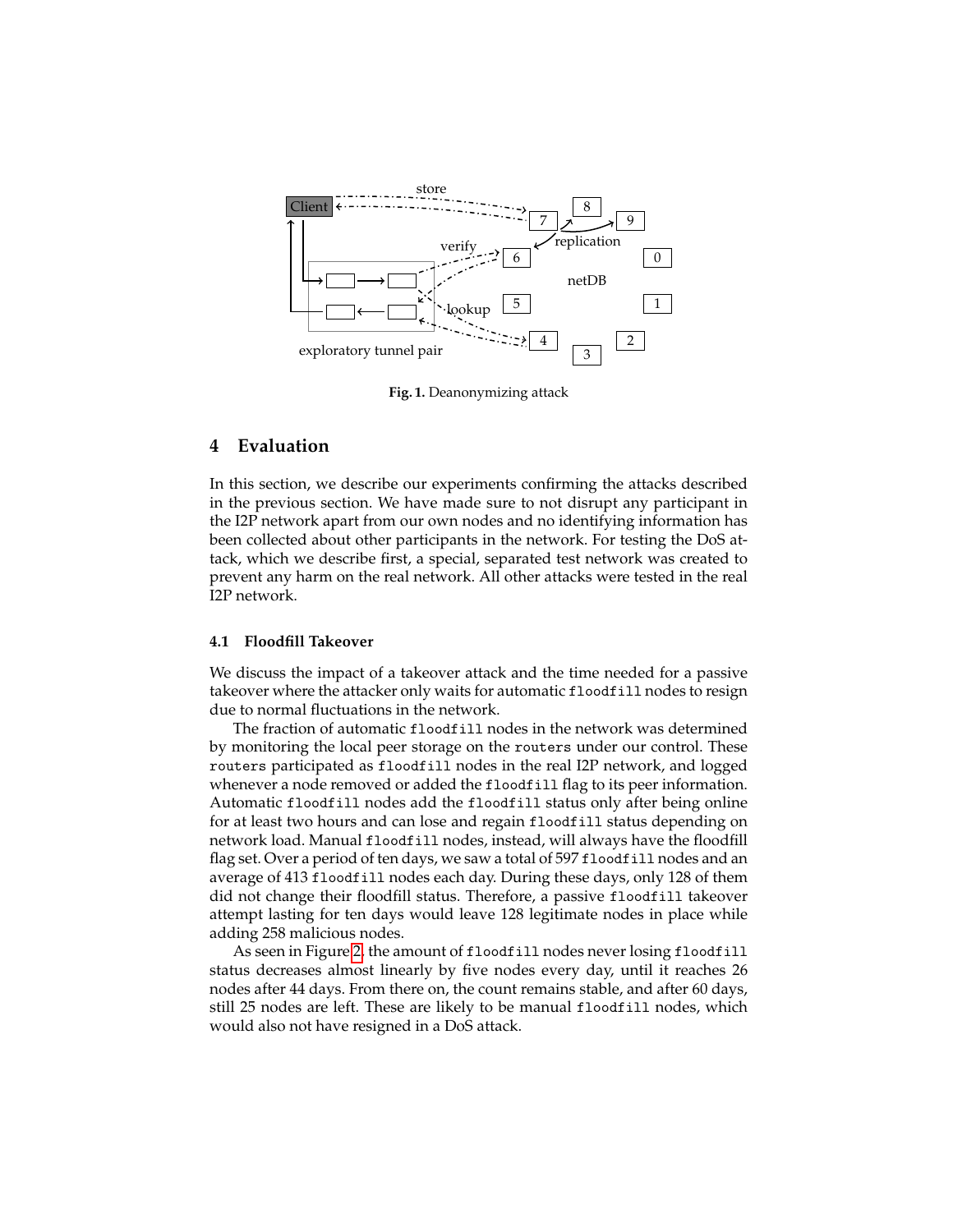

<span id="page-11-0"></span>**Fig. 2.** Legitimate floodfill nodes after *n* days

As the active floodfill takeover uses a DoS attack on target nodes, we decided to test this attack on a closed local network. The test network consisted of 100 nodes split into five groups: 30 slower users with default data rate configuration (96kB/s down- and 40kB/s upload), 30 faster users configured to use up to 200kB of data rate in both directions, 20 automatic floodfill nodes, and 5 manual floodfill nodes, as well as 15 attackers. To simulate a largeenough number of floodfill nodes, a larger fraction of peers were configured as floodfill nodes, and the maximum number of active floodfill nodes was lowered from 300 to 20. In this setup, a group of five attacking nodes was able to slow down the attacked nodes enough for them to give up floodfill status.

#### **4.2 Experimental Setup**

In this section, we describe the setup used for all the following attacks. All of these attacks have been successfully tested on the real I2P network. All nodes being attacked were controlled by us.

We ran 20 attacking nodes connected to the normal I2P network. These nodes acted as floodfill peers. Six additional nodes served as legitimate peers, and were used to verify the attacks. All attackers were set up on a single VM host in the US and configured to use 128kB/s of download and 64kB/s of upload data rate. The legitimate nodes were split evenly between the VM host in the US and a second VM host in Europe (to make sure the results do not rely on proximity between attackers and victims). Attackers were configured to act as manual floodfill nodes and had additional code added, which logged network events and allowed for the blacklisting of specific information, as required by the Eclipse attack.

During our experiments, the I2P statistics $^4$  $^4$  reported between 18,000 and 28,000 nodes and 320 to 350 floodfill nodes, fluctuations during the day.

<span id="page-11-1"></span><sup>4</sup> <http://stats.i2p.in>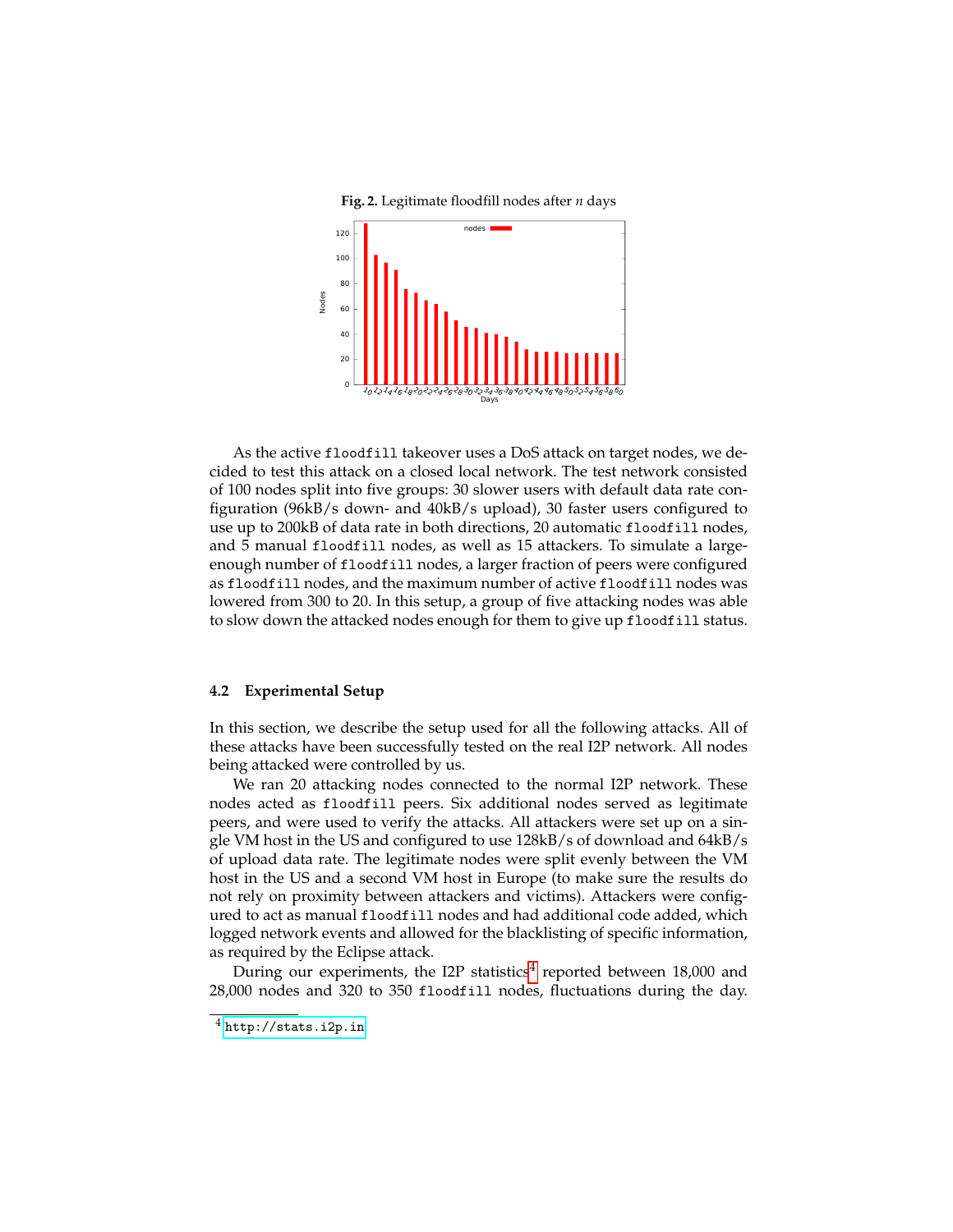Therefore, we were controlling less than 7 % of floodfill nodes and a negligible part of total nodes.

## **4.3 Sybil Attack**

To test our Sybil attacks, we created a set of 50,000 precomputed router identities. Each identity consists of one signing and one encryption key (as well as a certificate, which is unused). Computing this set of identities took less than 30 minutes on a twelve-core Xeon server. We then made this set of identities available to all our I2P nodes for the following experiments.

Additionally, we modified the router software to enable our attacking nodes to change their identity to any of the precomputed ones on demand, as well as to enable a group of attackers to use a set of identities, one per node, close to a target.

## **4.4 Eclipse Attack**

To evaluate the Eclipse attack, we configured our victims to download a test eepsite every minute, and log the results. Ten attack nodes were moved to the storage location of the service information for the test eepsite. The attackers were configured to give negative response to all lookups for the test eepsite and only refer to each other in these negative responses such that the victims would learn about all malicious floodfill nodes as fast as possible. A second group of ten attack nodes was moved to the test eepsite's storage location for the following day, and was configured to keep the service information unavailable across the keyspace shift.

We ran the Eclipse attack over a period of 42 hours. During this time, victims were on average able to reach the blocked eepsite for a total of five minutes. Three out of six nodes were not able to reach the eepsite at any point in time, and the most successful victim was able to interact with the destination for a total of only 16 minutes during that period. When the second set of attackers was not used, all victims could successfully reach the eepsite during a 15 minute window around midnight (when the keyspace rotation happens).

#### **4.5 Deanonymization of Users**

In the next step, we ran an experiment that simulates our ability to deanonymize a particular victim user Alice, who is accessing a specific resource *R* of interest. This resource could be a dissident's web page or a sensitive file. The idea is that the attacker knows that resource and tries to determine whether a user under suspicion actually accesses *R*.

For the simulated attack, we first configured ten malicious nodes and set them up as floodfill nodes in the keyspace region occupied by our six victim nodes. We then configured these six victim nodes to repeatedly query our test eepsite. In a first step, we wanted to understand how many service lookups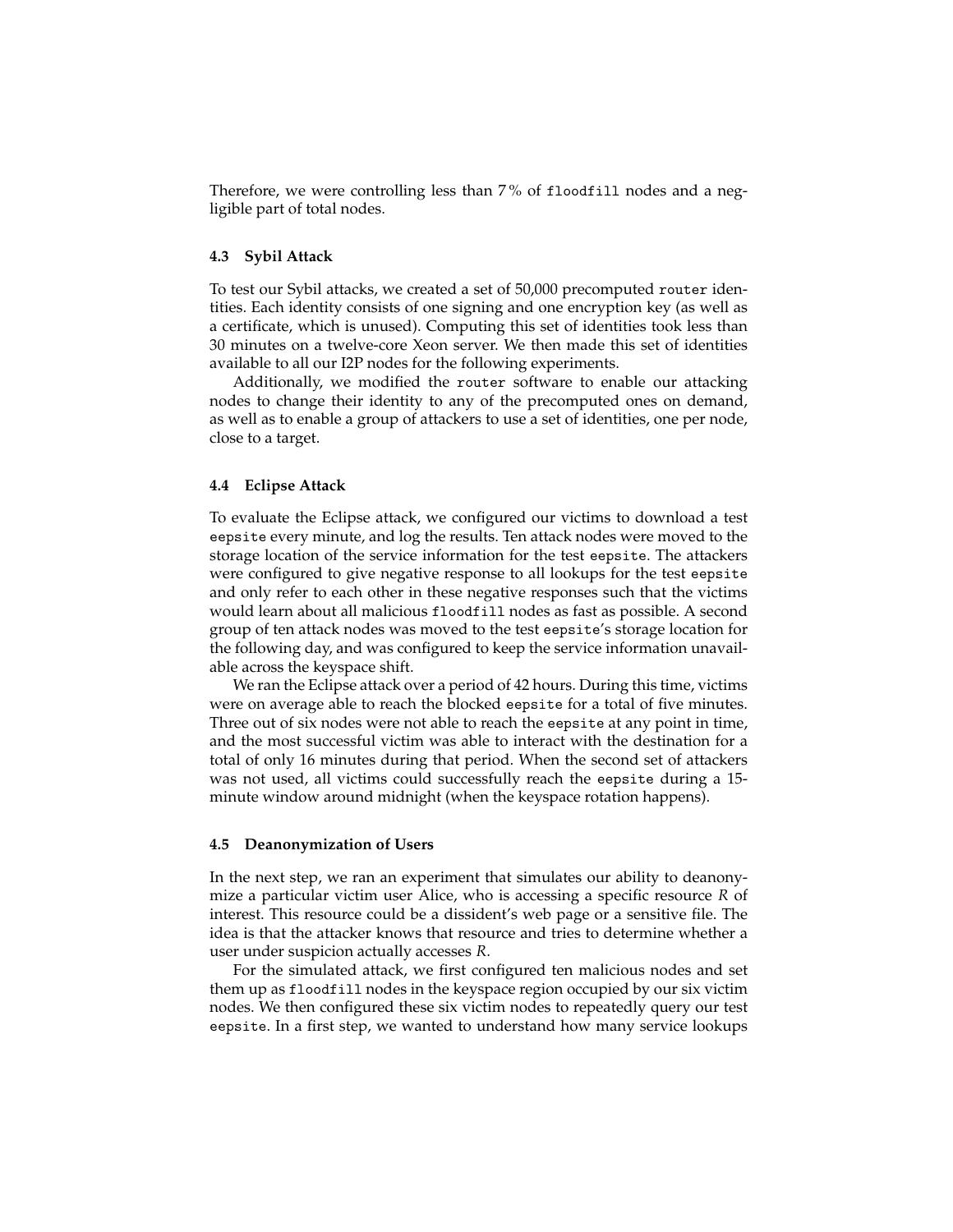<span id="page-13-0"></span>

could be observed by the malicious floodfill nodes. In particular, we checked for an increasing number of malicious nodes (from 1 to all 10), the number of lookups from the victim machines that we could observe. We ran this experiment for a total of eight hours for each number of nodes, during different parts of the day. This was done to avoid that the different number of routers at different times during the day would influence the results.

The experiments (Figure [3\)](#page-13-0) show a roughly constant amount of around 50 lookups logged every hour, until fewer than three malicious nodes are left. More precisely, there was a lookup observed from all our victim nodes approximately every nine to ten minutes, which was caused by the lifespan of service information. Under optimal conditions, one would expect 36 to 40 lookups per hour, which is the total for six hosts updating their local information every nine to ten minutes. However, shortly after the service information expired, there were more than six lookups due to nodes retrying their lookup after losing the response, adding up to the total of around 50 lookups. This means that the attacker needs only three malicious nodes in the vicinity of the victim nodes to observe all their relevant lookups.

In the next step, we tried to understand how many lookups observed at the malicious nodes could be properly attributed to the queries made by the victims. Observing lookups, of course, is not enough. It is also necessary to attribute different lookups (and tunnel endpoints) to the victim machines. Otherwise, we cannot determine whether a victim has requested a particular service. Since the network is not only used by the victims, the malicious nodes receive unrelated lookups by other (random) nodes in the I2P network.

The results were similar for the sites both in Europe and the US: 52% of the tunnel endpoints that we attributed to a victim user were indeed originating from this user (call her Alice), while in 48% of the cases, a specific lookup (and thus, tunnel endpoint) that we attributed to Alice actually belonged to a different, random user. That is, in this step, we only correctly identify about half the tunnel endpoints. However, this does **not** imply that we can detect Alice only half the time, or that the results are only slightly better than a coin toss.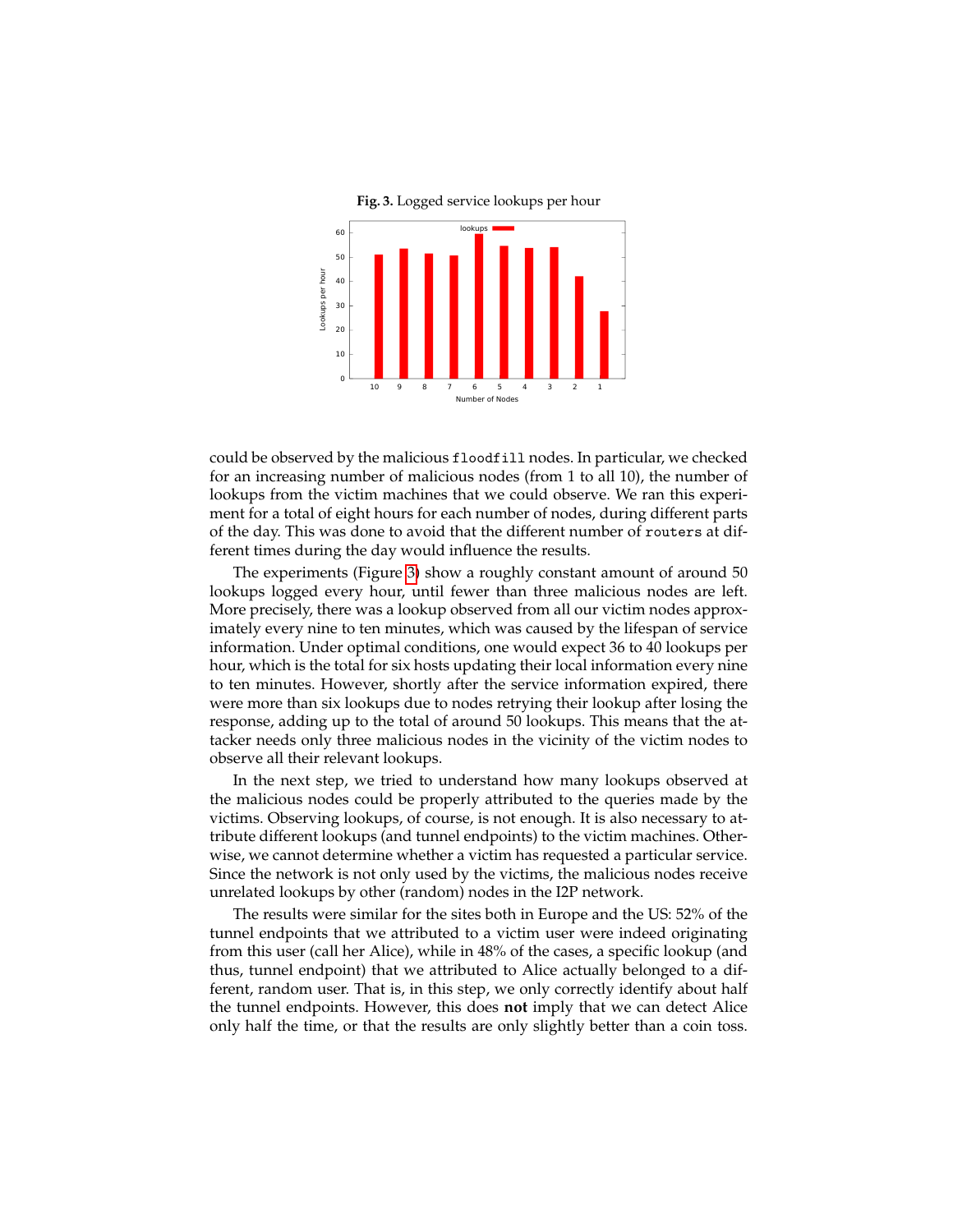Instead, it means that we can detect a single access that Alice performs for resource *R* half the time. Monitoring Alice's accesses over a longer period of time then allows us to mount a much stronger attack, as discussed below.

Assume that we monitor Alice and a resource *R* for a certain time period *T*. Let's partition this period into *N* time slots of duration *d*, where  $d = 10$  minutes. This is the time interval after which I2P refreshes the tunnel identifiers, and hence, a new lookup is performed. During each of the  $i: 0 \le i \le N$  time slots, we see a list *L<sup>i</sup>* of all tunnel identifiers that access resource *R*. Moreover, we learn one tunnel identifier *t<sup>i</sup>* that we *believe* belongs to Alice (but we could be wrong, since we are right only half the time). We call this probability *u*, and, as discussed above, we empirically found  $u = 0.52$ . We then check whether  $t_i \in L_i$ . If this is true, we have a hit. If not, we have a miss for time slot *i*. If we could always attribute each lookup (and tunnel endpoint) correctly to the corresponding user, a single hit would be enough. Unfortunately, *u* < 1.0, and hence, we require to monitor for multiple time slots.

Assume further that we observe *k* hits over the time period *T*, we want to determine the probability that Alice has indeed accessed *R*. We need to assume certain parameters to compute this probability (and ultimately, to determine a suitable threshold for *k* for deanonymization). In particular, we need to assume the fraction of time slots in N where Alice accesses *R* (we call this fraction *p*). Intuitively, if Alice accesses *R* often, our task will be easier. Moreover, we need to know the probability *q* that any other, random node accesses *R*. When *q p*, then Alice behaves similar to any random node, and we cannot meaningfully distinguish her accesses from other nodes. Hence, we require that  $p > q$ ; intuitively, as *p* grows larger than *q*, our task becomes easier.

The probability that we have *k* hits over *N* time slots can be computed with the binomial distribution. Recall that a hit occurs when we attribute a certain lookup (tunnel id) with Alice, and we see this tunnel identifier accessing *R*.

The probability that *t*<sup>*i*</sup> ∈ *L*<sup>*i*</sup> = *x* = *u* ∗ *p* + (1 − *u*) ∗ *q* = 0.5*p* + 0.5*q*. This is the chance of Alice accessing resource, in case we guessed correctly, plus the chance of a random hit when we misidentified the tunnel. Thus:

$$
P(k\; hits) = \binom{N}{k} x^k * (1-x)^{N-k} \tag{1}
$$

Since we care about the probability of *at least k hits*, we require the cumulative distribution function. In Figure [4,](#page-15-0) one can see the probability (shown yaxis) that one observe at least *k* hits (shown on the x-axis) for different values of *p* (the probability that Alice accesses *R* during an arbitrary time slot). For this graph, we assume the length of the observation period to be one day  $(N = 144)$ , and we set  $q = 0.001$ .

The value of  $q$  is relevant for false positives, and has been chosen conservatively here. Our concrete values assumes that about 7% of all nodes access *R* once a day. The false positives (incorrect attributions) are represented by the solid line for  $p = 0$ ; that is, Alice does not at all visit *R*. It can be seen that this line quickly drops close to zero. When we require at least two hits per day, the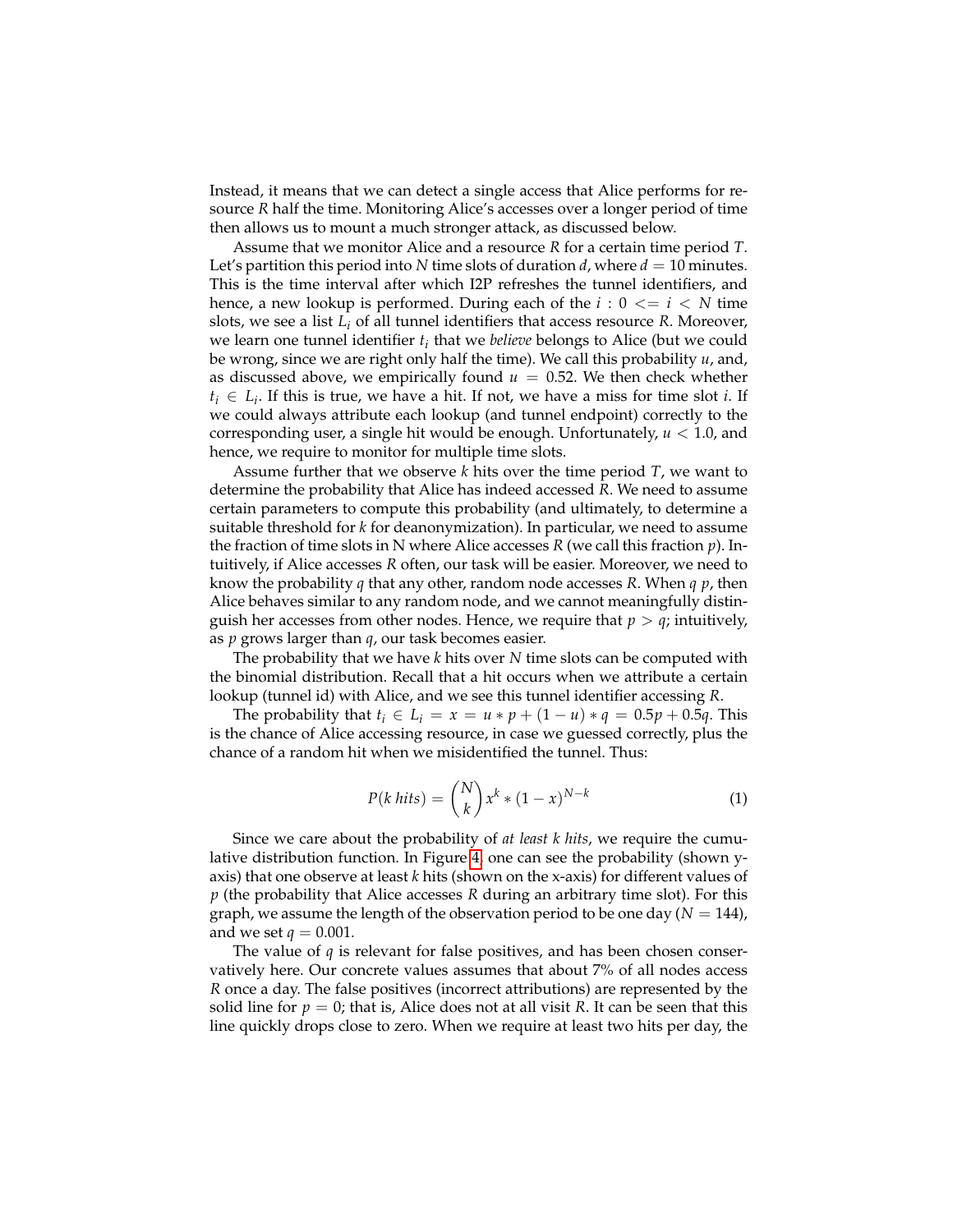<span id="page-15-0"></span>

chance for a false positive is about 2.4%. For less frequently-accessed resources, this value drops quickly (0.003% for two or more hits, 0.7% for a single hit for  $q = 0.0001$ ).

When we require three hits per day, Figure [4](#page-15-0) shows that we would detect Alice with more than 80% probability when she accesses the site with  $p = 0.05$ . This translates to about 7 visits per day. In case Alice visits the site only one time ( $p = 0.007$ ), we would need to lower the threshold  $k$  to 1. In this worst case, we would have 52% chance of detection (exactly the probability to get the correct tunnel), and we would risk about 7% false positives.

Overall, when Alice visits a certain resources a few times per day, and this resource is not very popular, our approach has a very high probability to correctly deanonymize Alice. As expected, when a resource is popular in the network and Alice's visits become more infrequent, our system becomes less accurate and more prone to false positives.

## **5 Discussion**

#### **5.1 Limitations**

For a successful deanonymization of a client's lookups, the attacker needs to have his floodfill nodes both next to the client's peer info storage position and the service information's storage position in the netDB. Therefore, a Sybil attack requires the attacker to limit himself to a small number of services and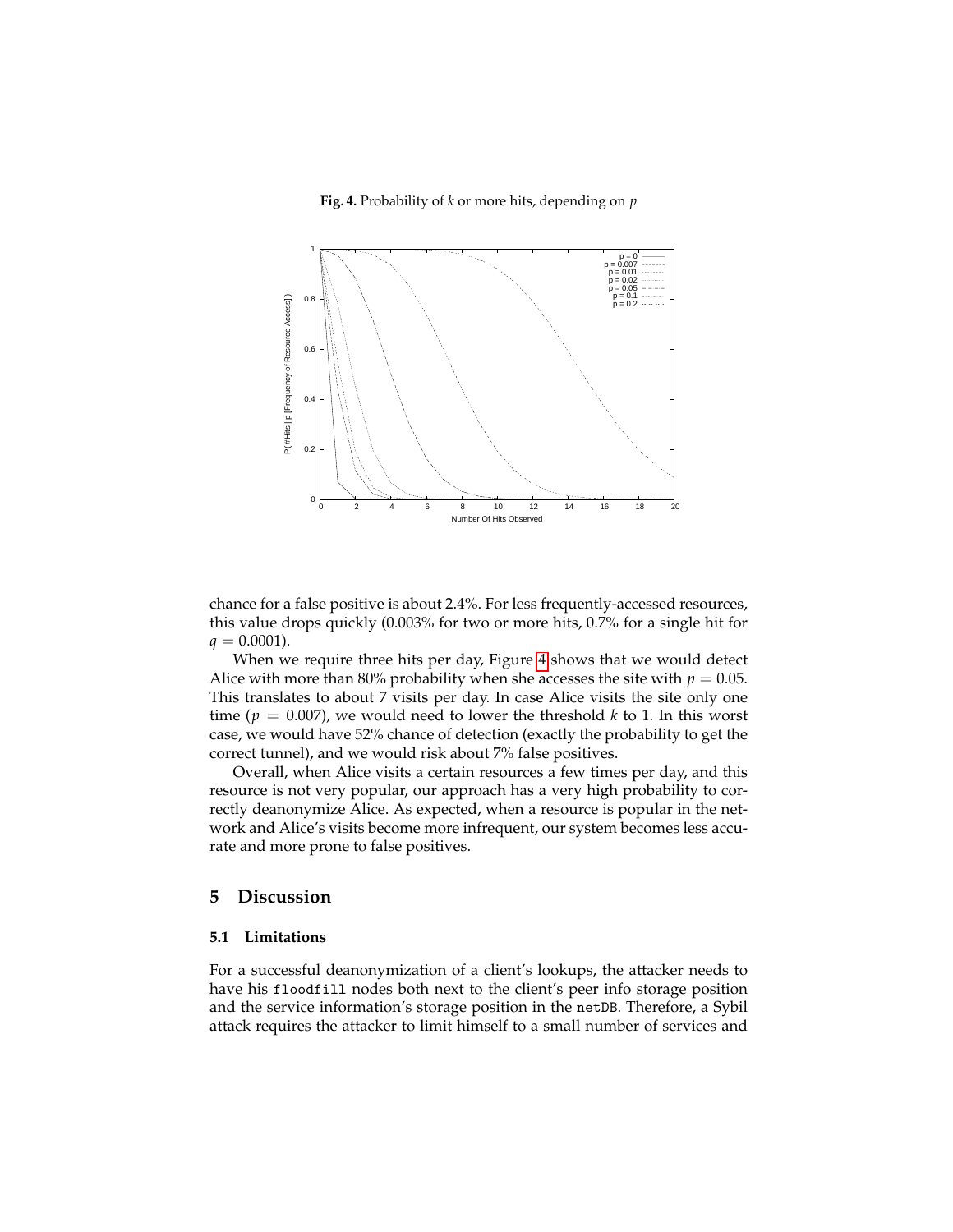peers. However, as there are just three malicious floodfill nodes required for each monitored service, and the number of darknet services interesting to the attacker is likely to be small, tracking specific user is not a problem. As many clients map to the same region in the keyspace and, therefore, store their peer information to the same set of floodfill nodes, it is also possible to track all these users without additional resources. However, as the mapping to the keyspace is essentially random, the attacker cannot select an arbitrary group of clients, but only clients close together in the keyspace.

#### **5.2 Potential Attack Improvements**

The experiments have all been run with relatively few nodes configured with limited data rates. It should be easy to set a higher limit on data rates, which will make the nodes better known throughout the network, and, therefore, improve the results of the attacks. In order to deal with the increased number of interactions, one needs to either improve performance of the attack code or assign more processing power to the attack nodes.

Instead of blocking lookups, an Eclipse attack could also block the store operation. An approach similar to the one used for the deanonymization attack can be used to make the storing node believe that the storage was successful, while it was actually blocked: More precisely, the attacking floodfill nodes can identify the victim's verification step, and only signal successful lookup for this verification, while replying with a negative response to all regular lookups.

### **5.3 Experiments in the I2P Network**

After running our nodes for three weeks in the I2P network, developers noticed our group of 20 floodfill nodes that were connecting with consecutive IP addresses and had cloned configuration. These were changing their identity together at midnight each day, and were suspiciously close to each other in the keyspace. Using the notes already prepared for discussing our results with the I2P development community, we used this opportunity to start the interaction following a responsible disclosure strategy. This discussion resulted in some improvements made to I2P, which we will discuss in Section [5.4](#page-16-0) and [5.5](#page-17-0) below.

### <span id="page-16-0"></span>**5.4 Implemented Improvements**

After sharing our results with the I2P developers, first improvements were implemented to make our attacks more difficult. The limit of floodfill nodes was raised from 300 to 500, requiring an attacker to run almost twice as many malicious nodes to take control over the full network database and reducing the fraction of the keyspace controlled by a single node. Additionally, the number of tunnels built with the same previous node in the chain was limited, so that the attacker has to route tunnel build requests through an additional hop. Therefore, the attacker has to add an additional encryption layer to the tunnel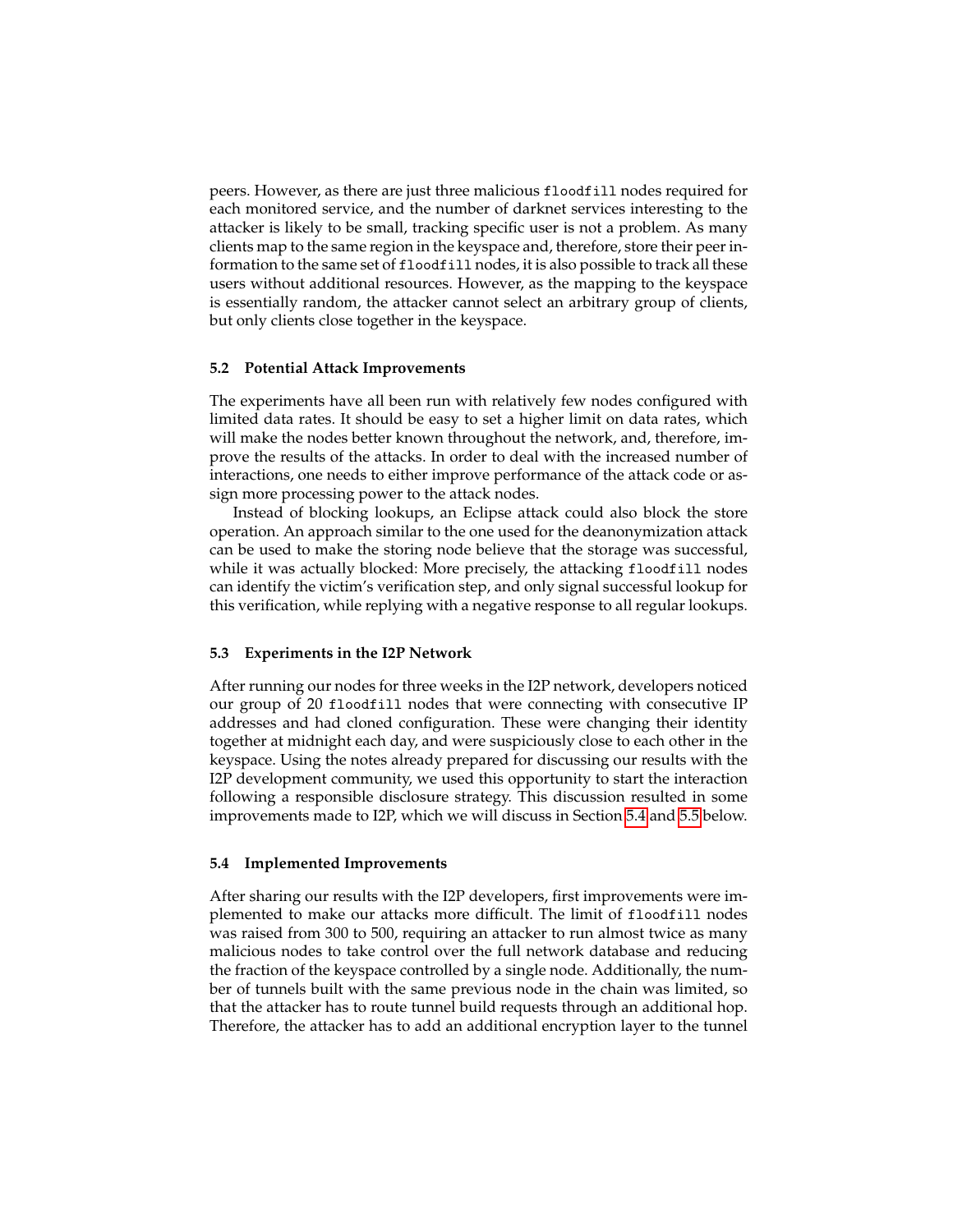initiation packets, requiring expensive public key cryptography. However, as an attacker already needs 500 malicious nodes to replace legitimate floodfill nodes, and our experiments showed that we were able to run the DoS attack with only five malicious nodes, it is save to assume, that the attacker has the necessary resources for this additional encryption.

Finally, only one floodfill node per /16 subnet is considered now for database lookups, requiring an attacker to spread nodes over several networks in order to successfully execute an Eclipse attack. However, several legitimate floodfill nodes in the same /16 subnetwork are unlikely to also serve the same part of the network database, so only malicious nodes are affected by this change. As our attacks require at most ten floodfill nodes in the same region, the attacker can work around this limitation by using several cloud services.

I2P developers also started to discuss replacing the Kademlia implementation of the network database with *R* <sup>5</sup>*N* [\[11\]](#page-19-10) used by gnunet, which is designed to deal with malicious peers. This will allow I2P to profit from current research in this area.

#### <span id="page-17-0"></span>**5.5 Suggested Improvements**

While the desire to have slow nodes not participate in the floodfill database is understandable, this is giving an attacker the possibility to permanently remove legitimate nodes from the database using a DoS attack. If nodes that once had floodfill status will return independent of the current number of active floodfill nodes, an attacker needs to constantly DoS the legitimate participants to keep them out of the database. Additionally, this should not increase the number of floodfill nodes beyond a constant number, as once a certain number of floodfill nodes is reached there will always be a large enough fraction of them online to reach the limit of floodfill nodes, and no new volunteers will join even under high load or attack.

Alternatively, the hard-coded number of active floodfill nodes could be removed completely, and the count of floodfill nodes could be solely regulated by the suitability metric, which would also prevent an attacker from permanently removing legitimate nodes. After discussing the issues with I2P developers, they confirmed that this is the direction I2P is taking.

To counter Sybil attacks, a client node could only start to trust a floodfill node after seeing it participate for *n* days in the network. This would increase the cost for multi-day attacks, as the attacker needs to have  $n + 1$  attack groups active at the same time. This adds a multi-day setup time during which his intentions could be discovered, and potential victims could be warned using the newsfeed of the I2P client software. Since we have observed 600 distinct floodfill nodes over the period of ten days, it should be safe to assume that enough floodfill candidates exist in the network, even after adding this additional restriction. However keeping track of clients active in the past creates problems on the client, if he is just bootstrapping and does not have any knowledge of the past. This is also problematic for a client that has been offline for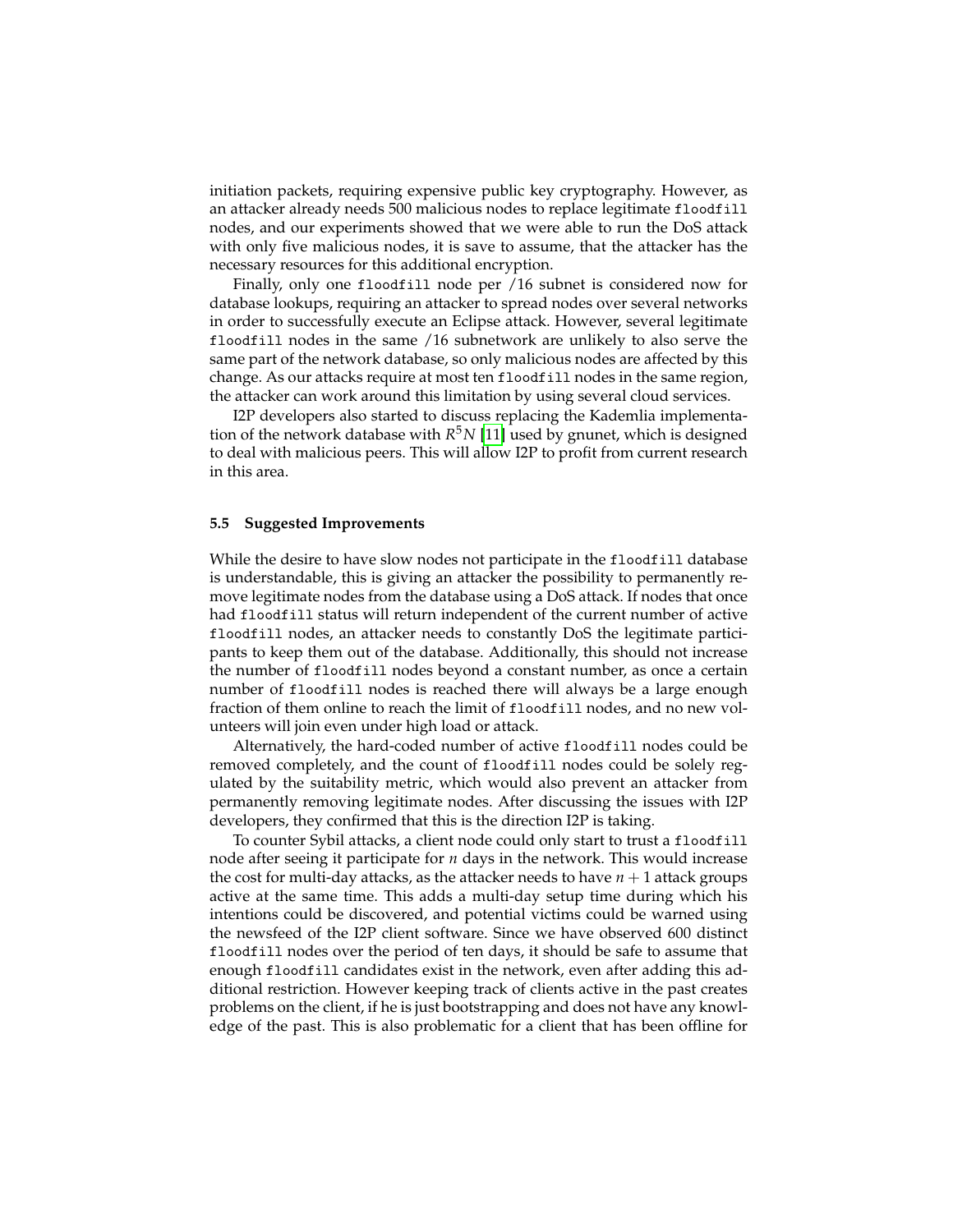several days. In addition, keeping track of known identities for a larger timeframe requires storing and accessing the information effectively.

An alteration of this idea is currently being discussed by the I2P developers: If the modification used for keyspace rotation is not predictable, requiring identities to be known in the network for one day is enough. Since it will be hard to build consensus on such an unpredictable modification in a fully distributed manner, one could observe daily external events that are hard to predict, such as the least significant digits of stock exchange indices at the end of each day. The problem with this approach will be finding a way to automatically collect this information in a censorship-resilient and reliable way.

Storage verification does not work against a group of malicious nodes. The randomization of the delay between storage and verification introduced in I2P as a reaction to our research will make correlation less certain but still allows an attacker to reduce anonymity. One way around this would be to use direct connections also for the verifying lookup. By doing this, problems on legitimate nodes and attacks carried out by a single malicious floodfill node could still be detected, while no information about exploratory tunnels would be leaked. Also, if the redundant storing is done by the client, no verification is needed.

## **6 Related Work**

Distributed anonymity systems, as well as I2P specifically, have been discussed in previous work. Tran et al. [\[3\]](#page-19-2) described common failures of DHT-based anonymity schemes and Mittal et al. [\[4\]](#page-19-3) later provided a proof on the tradeoff between passive information-leak attacks and verifiability of the data. I2P was built with this limitation in mind. In particular, I2P limits the number of database nodes to a small fraction of the network and selects peers for tunnel building from a local pool rather than random walks in the netDB, discussed in detail and attacked by Herrmann et al. [\[5\]](#page-19-4), to counter these problems. With only few nodes participating in the DHT, it is a reasonable assumption that all nodes in the I2P network know the right node for every DHT lookup already, and, therefore, no attacks on lookup capture due to increased path lengths are possible. We have shown that I2P is still vulnerable to database-based attacks, and focused on store events, as opposed to blocking certain lookups. Wolchok et al. [\[12\]](#page-19-11) used Sybil nodes with changing identities, which enabled them to crawl DHTs faster. Similar identity changing was utilized by our work to counter the daily keyspace rotation and may also be used to cover larger parts of the NetDB for deanonymization.

Herrmann et al. [\[5\]](#page-19-4) showed a way to identify peers hosting I2P services exploiting the peer-profiling algorithm to influence the set of nodes the victim interacts with. In contrast, our identification shows the actions that a specific user (victim) performs in the network. Also, while they showed the individual steps needed to deanonymize users, the complete attack was evaluated only with victim nodes patched to only consider their attackers as tunnel participants.